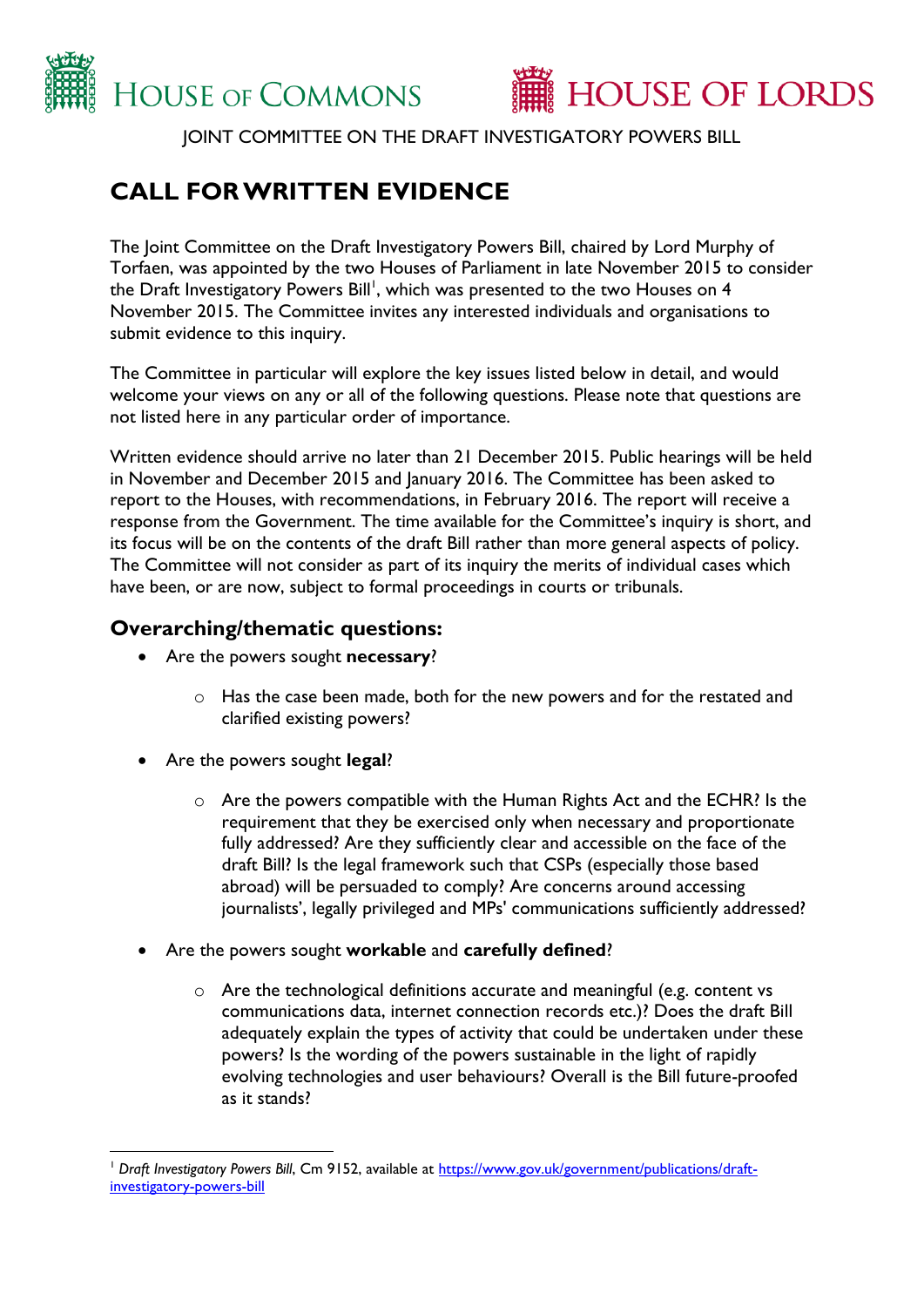- Are the powers sought sufficiently **supervised**?
	- o Is the authorisation process appropriate? Will the oversight bodies be able adequately to scrutinise their operation? What ability will Parliament and the public have to check and raise concerns about the use of these powers?

# **Specific questions:**

#### **General**

- To what extent is it necessary for (a) the security and intelligence services and (b) law enforcement to have access to investigatory powers such as those contained in the Draft Investigatory Powers Bill?
- Are there any additional investigatory powers that security and intelligence services or law enforcement agencies should have which are not included in the draft Bill?
- Are the new offences proposed in the draft Bill necessary? Are the suggested punishments appropriate?

#### **Interception**

- Are there sufficient operational justifications for undertaking (a) targeted and (b) bulk interception?
- Are the proposed authorisation processes for such interception activities appropriate? Is the proposed process for authorising urgent warrants workable?
- Are the proposed safeguards sufficient for the secure retention of material obtained from interception?
- How well does the current process under Mutual Legal Assistance Treaties (MLATs) work for the acquisition of communications data? What will be the effect of the extra-territorial application of the provisions on communications data in the draft Bill?

#### **Communications Data**

- Are the definitions of content and communications data (including the distinction between 'entities' and 'events') sufficiently clear and practical for the purposes of accessing such data?
- Does the draft Bill allow the appropriate organisations, and people within those organisations, access to communications data?
- Are there sufficient operational justifications for accessing communications data in bulk?
- Is the authorisation process for accessing communications data appropriate?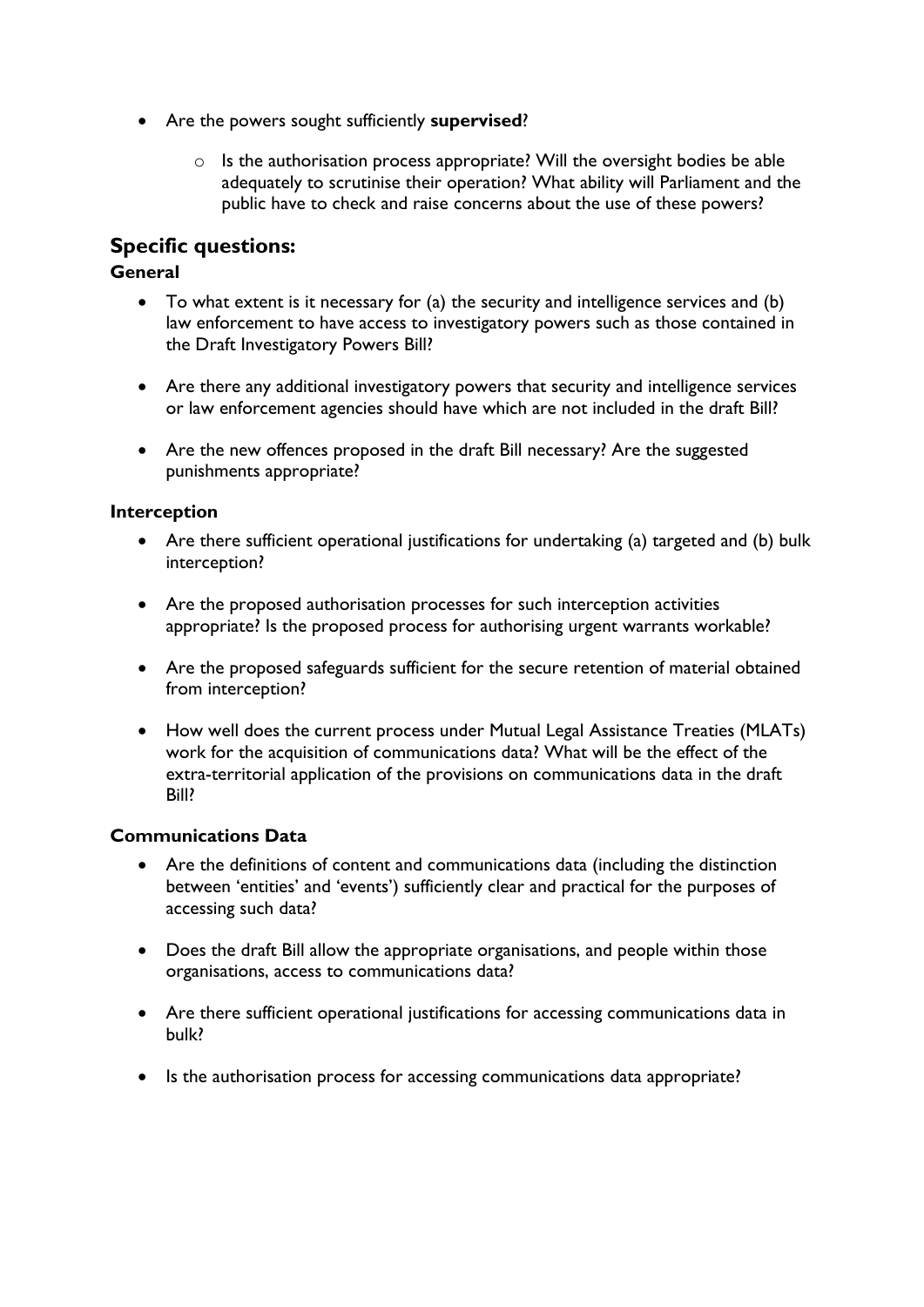#### **Data Retention**

- Do the proposed authorisation regime and safeguards for bulk data retention meet the requirements set out in the CJEU *Digital Rights Ireland* and the Court of Appeal *Davis* judgments?
- Is accessing Internet Connection Records essential for the purposes of IP resolution and identifying of persons of interest? Are there alternative mechanisms? Are the proposed safeguards on accessing Internet Connection Records data appropriate?
- Are the requirements placed on service providers necessary and feasible?

#### **Equipment Interference**

- Should the security and intelligence services have access to powers to undertake (a) targeted and (b) bulk equipment interference? Should law enforcement also have access to such powers?
- Are the authorisation processes for such equipment interference activities appropriate?
- Are the safeguards for such activities sufficient?

#### **Bulk Personal Data**

• Is the use of bulk personal datasets by the security and intelligence services appropriate? Are the safeguards sufficient for the retention and access of potentially highly sensitive data?

#### **Oversight**

- What are the advantages and disadvantages of the proposed creation of a single Judicial Commission to oversee the use of investigatory powers?
- Would the proposed Judicial Commission have sufficient powers, resources and independence to perform its role satisfactorily?
- Are the appointment and accountability arrangements for Judicial Commissioners appropriate?
- Are the new arrangements for the Investigatory Powers Tribunal including the possibility of appeal adequate or are further changes necessary?